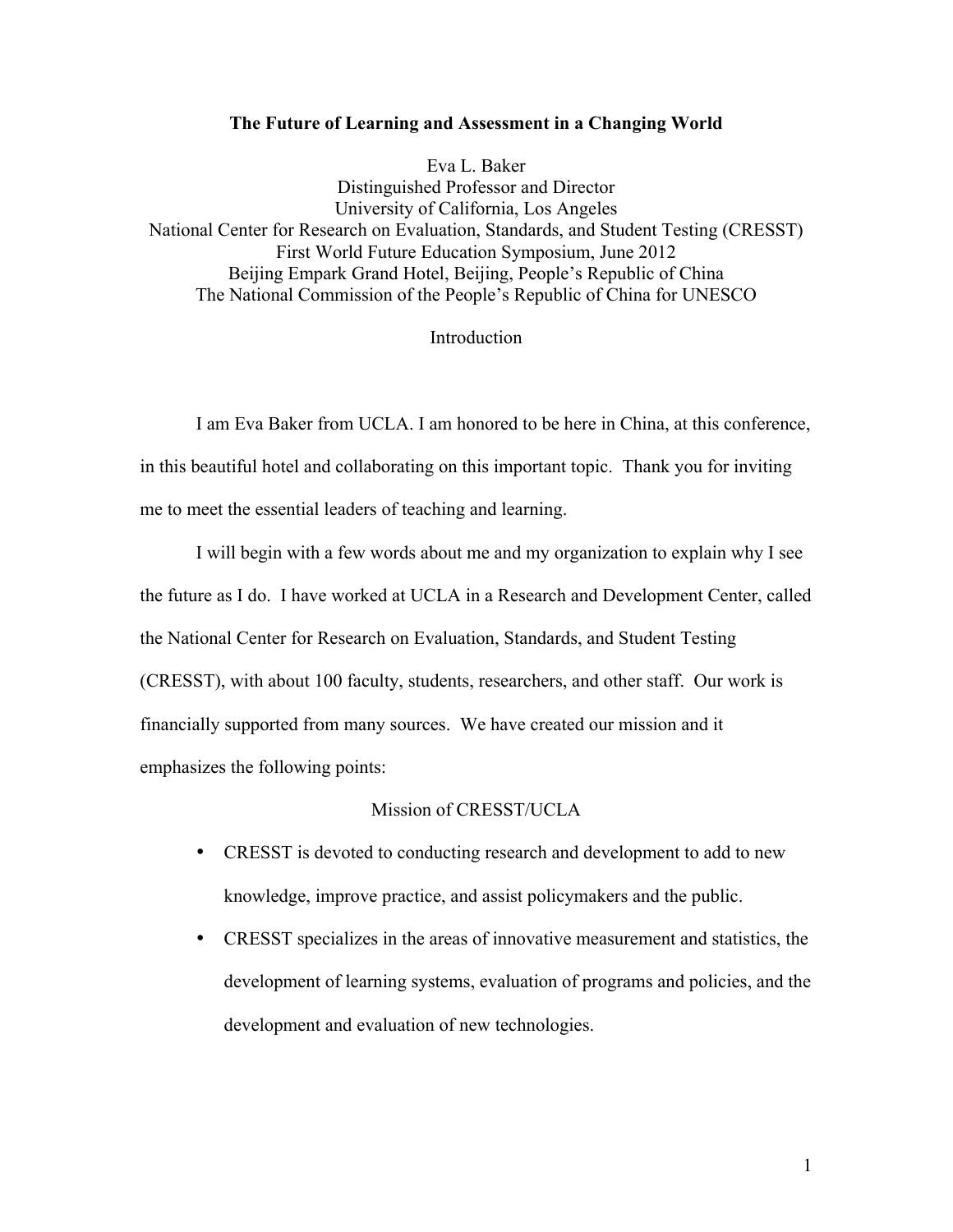- CRESST is committed to design and assure the validity, credibility, and fairness of its assessments, whether they are used in classrooms to improve learning, for accountability purposes for individuals or institutions.
- CRESST works to set the national and international agenda in research and development in these areas.
- CRESST emphasizes the importance of students who need extra support because of English language learning, economic background, or other matters

The CRESST staff includes quantitative specialists, anthropologists and linguists, psychologists specializing in teaching, learning, and assessment design, evaluators, and technologists developing games and simulations for learning and assessment. Our new Co-Director is a brilliant scholar, Li Cai, from the PRC.

At CRESST we depend on the many teachers and principals on our staff. I taught English and History many years ago in secondary schools. Our work is devoted to learners of all ages, from young children to adults in careers such as medicine or engineering. Because CRESST is my home I could speak much more about it, but I want you to know that we do very innovative research and make products usable in schools and other sectors. Our work involves very fundamental research and practical innovation involving education and training, both of formal and informal types. It is my long experience in the assessments and technology worlds that influences my remarks today.

My comments will rely as much as possible on research and experience in the United States and elsewhere in the world. I am the President of the World Education Research Association and have been consultants to many governments. But obviously I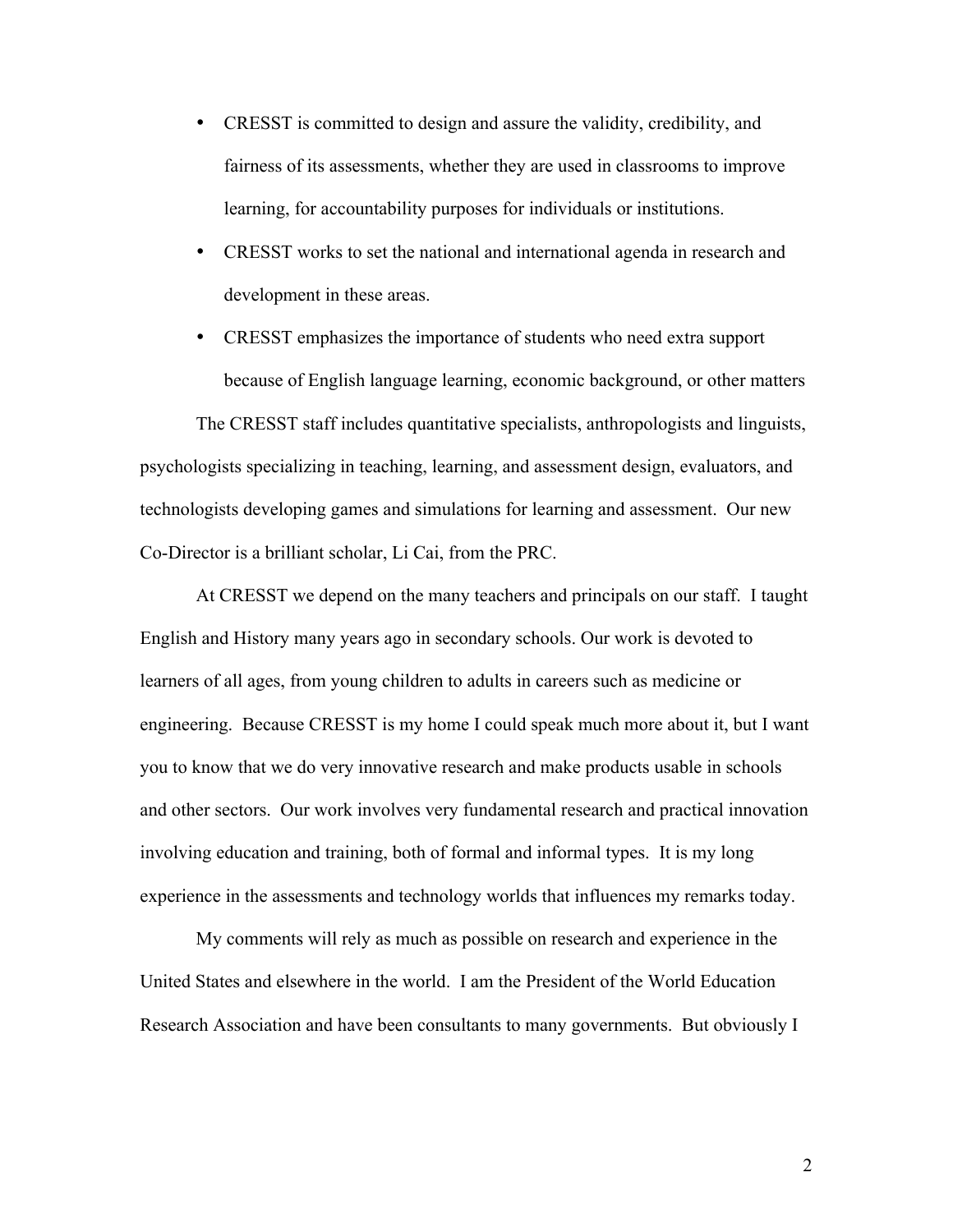am an American, and I will see the world from the educational perspective I know best. It is a limitation, I know.

As an overview, I will discuss where learning and assessment are today, the changes that we may expect in the short and mid-term from new technology and from new job opportunities. I will suggest strategies I hope will secure the best future for all of our students. Of course, as this conference attests, we are all mindful of the impact of globalization.

# Where Is Learning Today?

The majority of education for children takes place in schools dedicated to those purposes. These are formal systems with goals and standards, curricula in many subject matters, professional teachers, buildings with desks and computers, as we all know. The purpose of schools may differ, the atmosphere may vary, the students may differ, but one thing is common. All formal schools assert authority and manage the learning options available to students. In many countries, my own especially, accountability of schools and teachers is of continuing importance. Much of accountability is focused on students' test performance. There is a controversy among educators and in the United States that the public and teachers have strong views about different types and frequency of testing and assessments. Many argue for less testing and some strongly prefer more.

Despite the common emphasis on assessment and accountability, in the U.S., as elsewhere, there are substantial differences in the educational quality of schools and the instruction received by our students. Many reasons are given for these differences, and they include those related to student background, such as language or dialect in the home, financial constraints in the educational arena, uncertain student motivation to put forth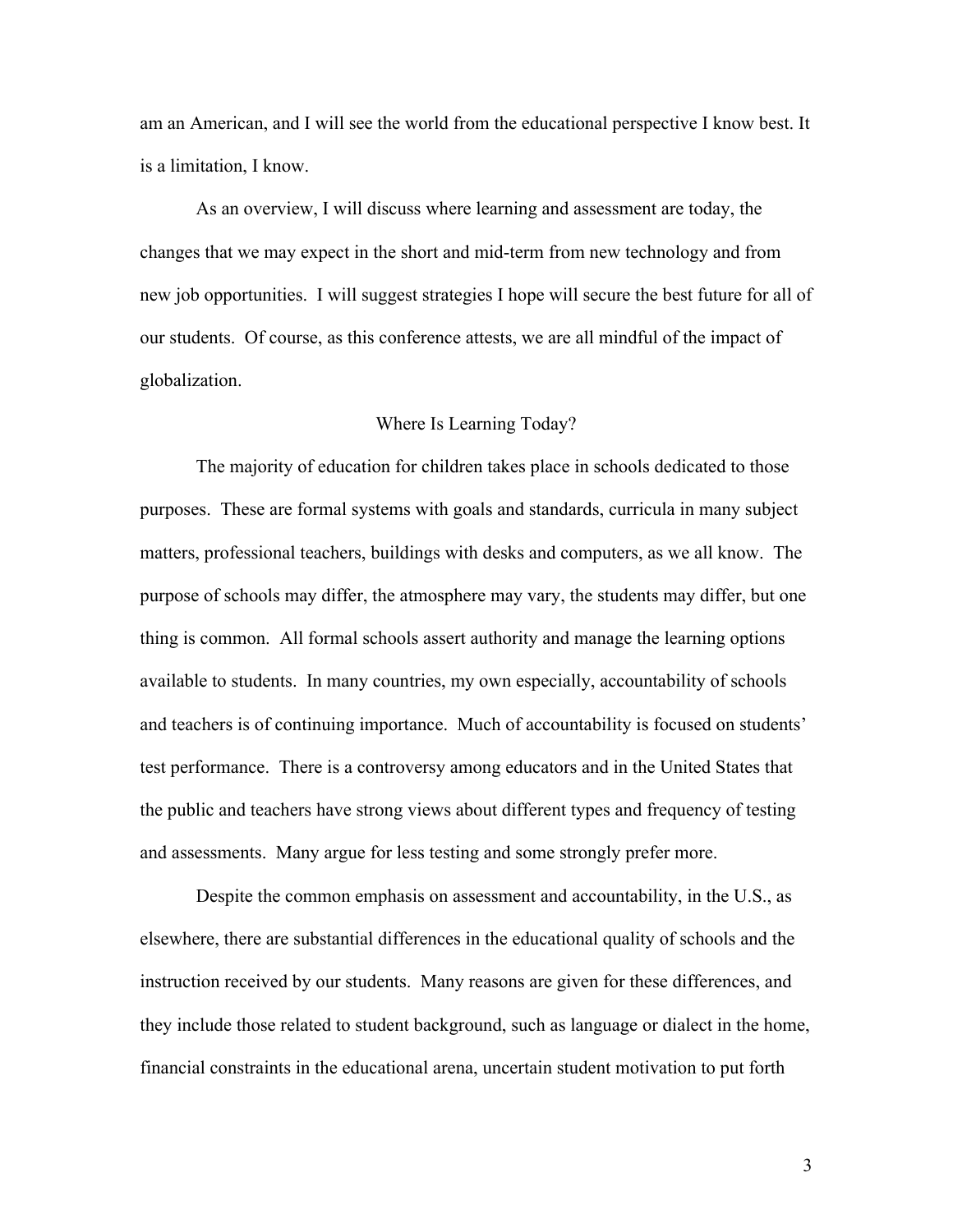effort, and the need to improve goals and teaching in certain subject fields. Achievement differences persist among sub-groups of students, for instance, on our National Assessment of Educational Progress (NAEP) and on our state tests, we find different attainment of Black and Hispanic students compared with White and Asian students. This is one problem the U.S. system has not yet solved.

When people think of education or training, they first think of teachers, a most important feature of our educational systems. But as educational goals change and students come with many different backgrounds and experience, it is important that instruction conforms to the needs of students and raises their performance, their selfefficacy, and their interest in learning. However, it is very difficult to help some teachers learn how to adapt instruction to fit different students. Such adaptation requires an incredible effort, to adjust learning to the progress of each and every student. This may be only a U.S. view. One educator (November, 2009) has said that in the U.S., the *teachers* are expected to work harder than students. In many Asian countries, the *students* are expected to work as hard as the teachers. I do not know if this picture is accurate, but it seems that it might be correct.

An early sign of our collective educational future is the growing role of informal education or information learning outside of schools. Informal education includes afterschool, summer, and on-line education programs, as well as those that give students substantial choice over what they learn. Students in the U.S. now spend more time on the Internet than watching television, and more on either than homework. Much of computer and smart phone use is for communication by texting and for playing games, as 97% of students at the  $4<sup>th</sup>$  grade level and above play video games regularly. In the U.S., as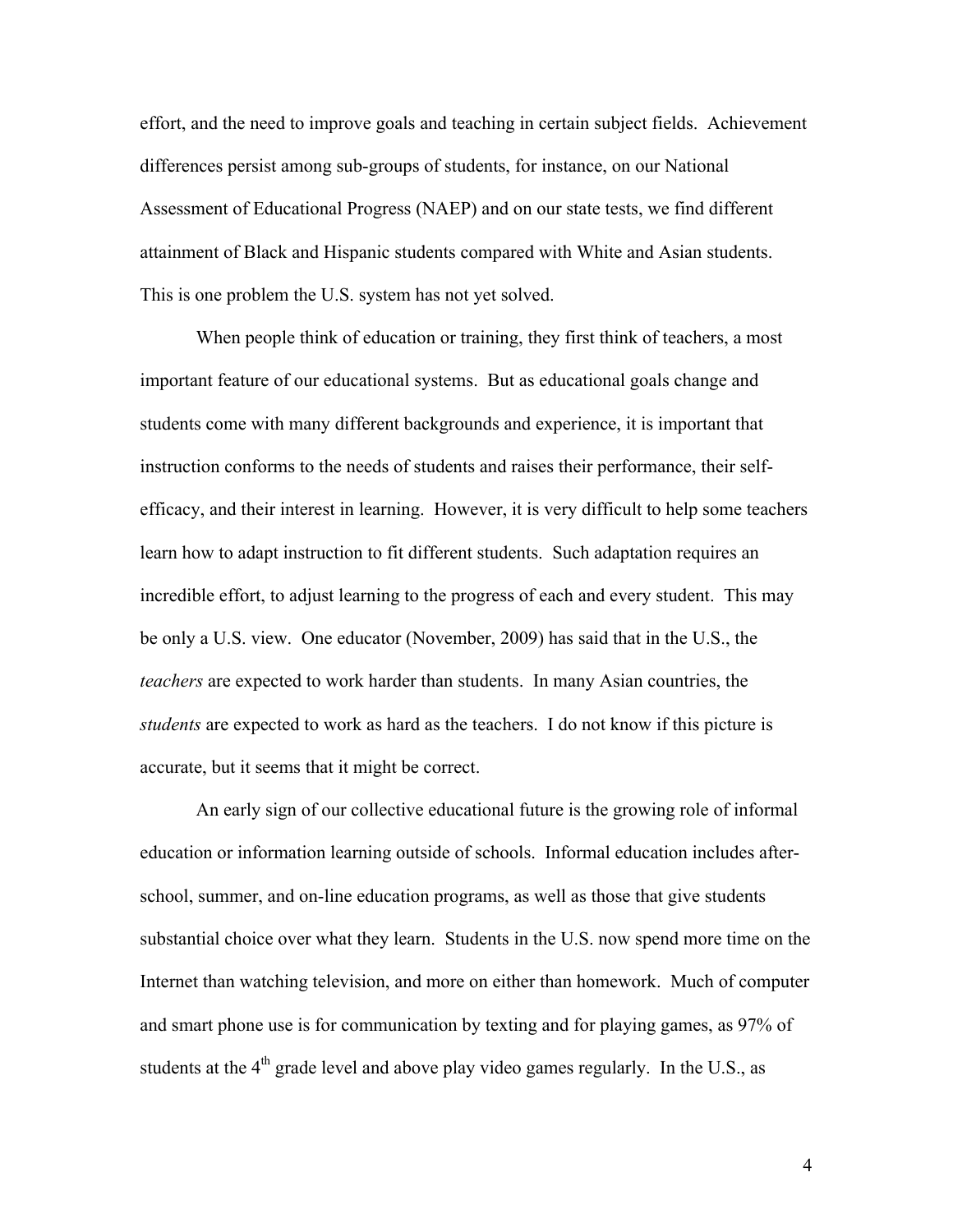elsewhere, games are being developed intended to help students learn important objectives and to assess their emerging competency.

Where is Assessment Today (at Least in the U.S.)?

Although I have done much work outside of the U.S. on testing policy and practice, I will focus my comments on the United States once again. Tests in the United States focus primarily on content addressing different kinds of knowledge in school subject matter.

The content goals for learning derive from standards developed separately by each of the 50 states. However, now many states have joined together to adopt the "Common Core State Standards" and have agreed to use one of two sets of assessments (Partnership for the Assessment of Readiness for College and Careers [PARCC] and the Smarter Balanced Assessment Consortium [SBAC]) developed to measure progress in English Language Arts and Mathematics. Policymakers and practitioners want goals and standards, aligned to curriculum and teaching, and to the learning measured by tests and assessments. In the past, test content and format have strongly guided what is taught in schools, even though those tests were usually administered for accountability purposes once a year. In the new plans for testing, there is renewed emphasis on formative assessment or the use of assessments during the instructional process, to identify students' strengths and weaknesses and to help the teacher develop optimal plans for each student. Formative assessment is important in both public and independent schools.

Many of our tests use multiple-choice formats, although some ask students to complete essays and conduct projects. It is often said, "You get what you test." As a result, there is concern among educators that there is too much attention given to multiple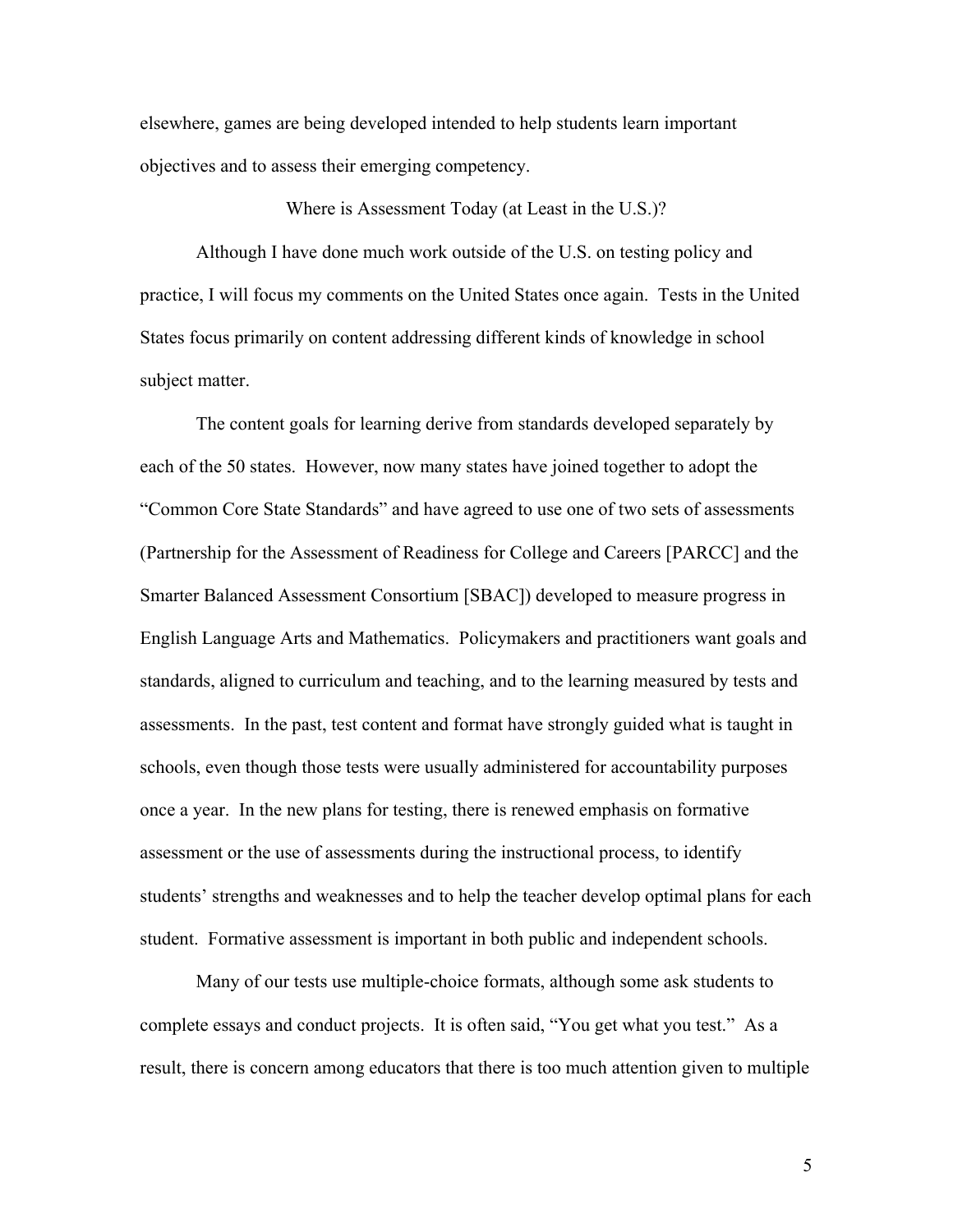choice tests, although these tests are faster to administer and can be easily scored. Performance-based tasks, requiring more steps and longer administration times, are once again surfacing. It is an area where I have worked for many years. To meet this challenge, new approaches have been developed for computer-based test administration, scoring, and reporting. I believe this technology emphasis is a worldwide phenomenon.

Changes to Expect from Emerging Technologies

My comments at this point must necessarily be speculative, as I have not yet seen the future, except in my dreams. Let us consider both learning and assessment changes inspired by technology.

Learning. First, in the area of learning, there will be a greater dependence or desire for informal learning to supplement instruction given by formal institutions. This change is a result of Internet experience and the individual way in which such experiences affect students. In technology language, people describe the special "remix" or the set of particular music, books or pictures meaningful to technology users, for instance, on iPods, iPads, or iPhones. Students' personal interests or particular areas of need may motivate such learning. There will be many options from which to choose, including games, cooperative projects on the internet, creating new applications, simulations, and intelligent tutoring systems, where the learning system adapts to each student's needs. These may occur on computer or mobile platforms. Because of the diversity of options available, there will be less gate keeping by the schools and teachers about content, at least in the United States. The result is that learning goals and processes may be far more personalized than standardized, although standard expectations will remain as well.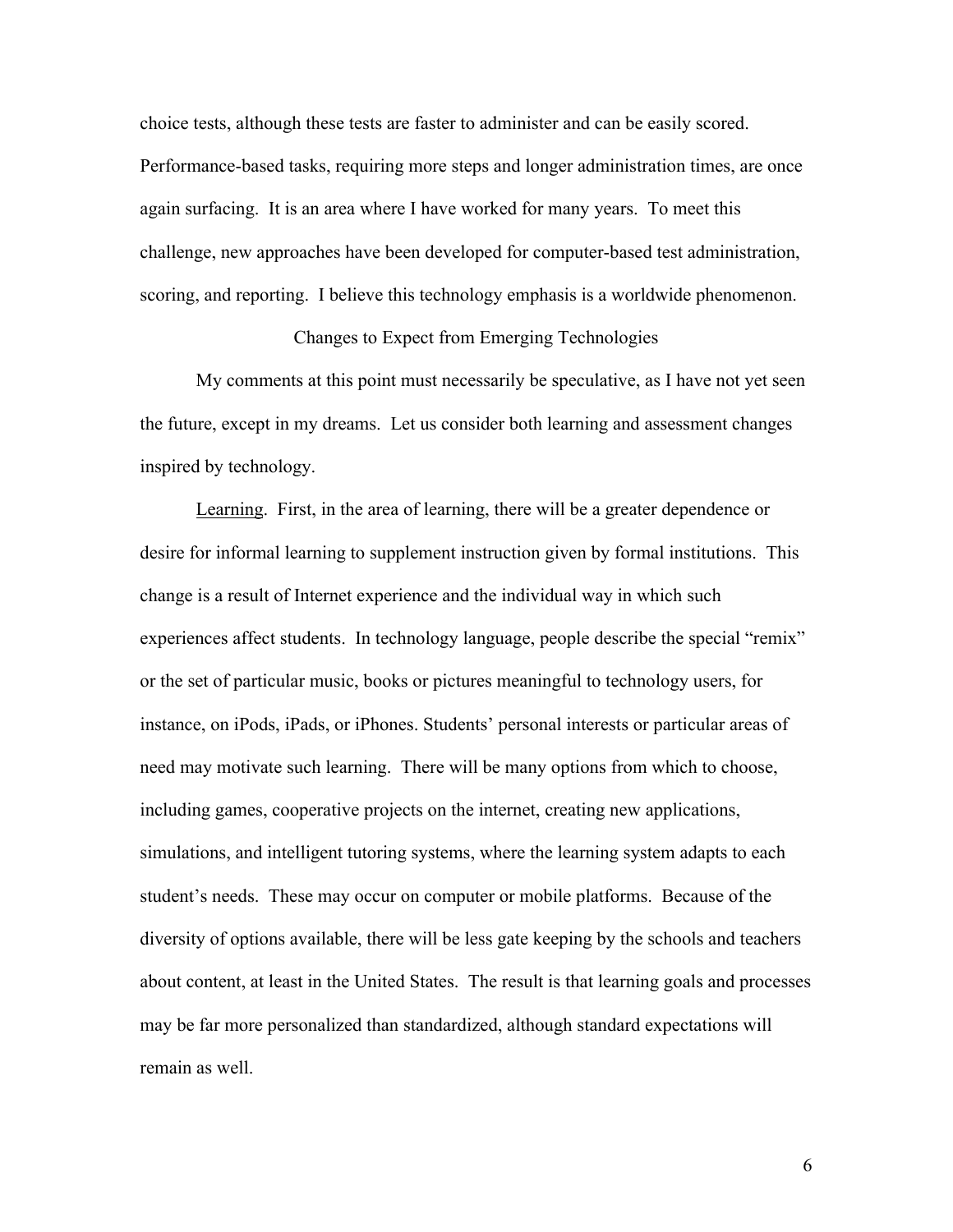Assessment. In assessment, technology will help design, score, and monitor different student activities through the analysis of web experience (data mining) and determining through the statistics of learning analytics the types of progress students are making along differing goals and content trajectories. There will be a greater emphasis on cognitive or thinking skills, but more about that topic later. Various statistical summaries allow the combination of student data in different settings, for instance, classrooms and mobile phones, into different indicators used to give students feedback, teachers' guidance, and parent information. We are also using sensors, gestures, and other information to understand student engagement, attention, and persistence. These sensor systems are also used to assess proficiency in application areas, for instance, collecting scientific data on a field trip or to determine how groups function. Social media is another source of information.

There are a few limitations of technology-based assessment. One limitation of these kinds of data is whether the students are aware of the data collection when it happens. Now, for the most part, students know when it is time for a test, so we can see their "best" performance. In these systems, if assessment is embedded in other activities, such as games or social networks, we will be looking at their "average" performance. A second concern is privacy and whether students want everything they do available for the rest of their lives. In the U.S., we see some young people writing the wrong thing on Facebook or on e-mail. Data from these sources could follow students forever, and limit their ability to reinvent themselves as they mature. In some European countries, there is a mechanism to allow students to erase formally earlier performance, so when they look for a job, they can put forth their best efforts. A third limitation is test security. Test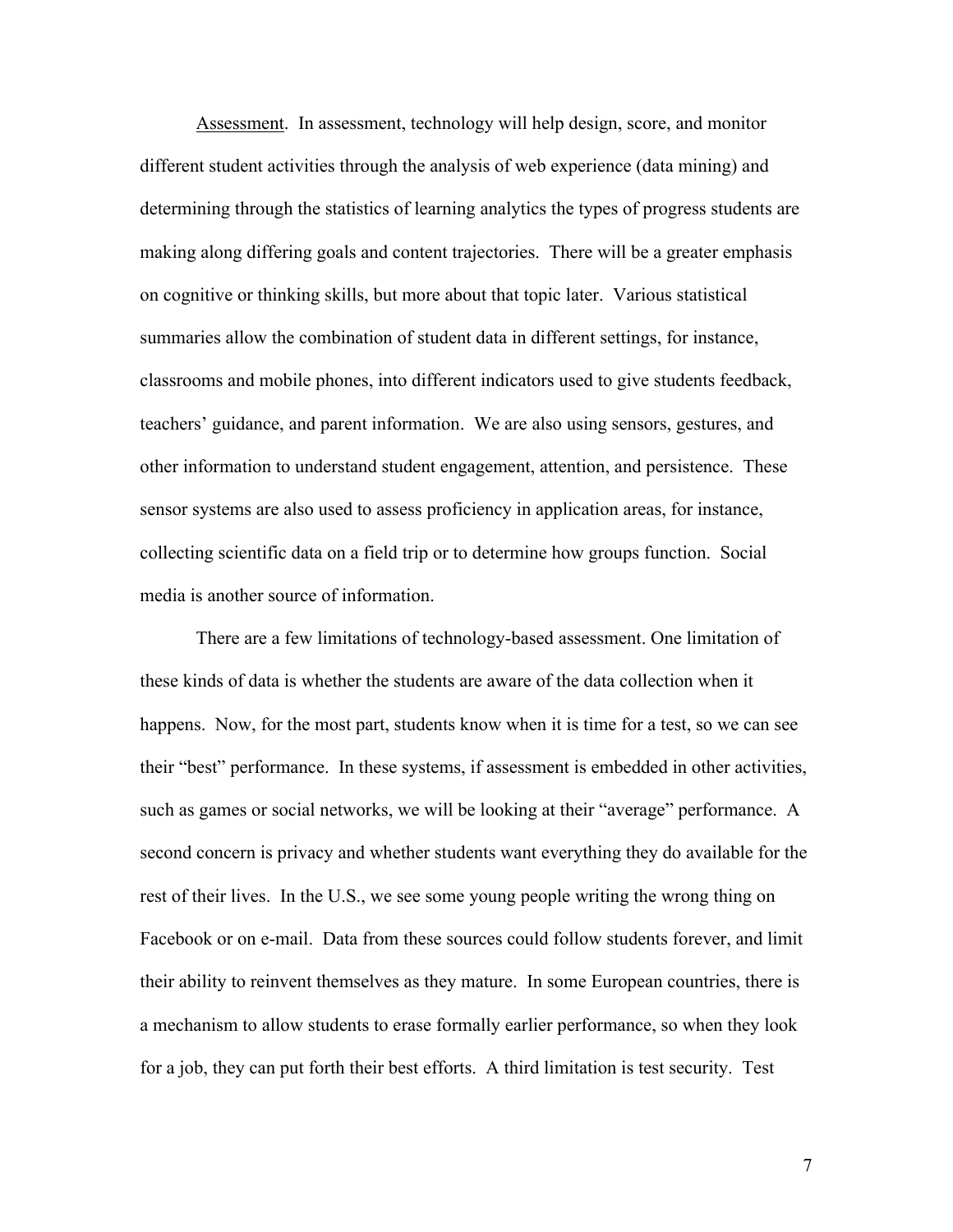security assumes that access to the test is fair for all students, but we have seen in the U.S., some cases of inappropriate practice of test content. With tests administered by computers, there is a strong chance that hacking of computer systems will occur. My solution is usually not liked by policymakers. It is to make test items and tasks available to all *before the test is given.* To make this work, the testing tasks should be very hard, differ in format, consist of thousands of particular items, and published with no answers given. I think students who learned all of them, in an individual or collaborative way would be better off than having students break into computer systems. I have great confidence that students who seem to be able to get into banking systems will have little trouble with our State examination technology.

On the more positive side, in the U.S., copying from other countries, there is renewed interest in developing a system of badges or achievements to denote particular accomplishments. These badges require specific completion of identified tasks, for instance making a website, solving complex mathematical problems and applying them to a useful purpose, or designing a community science center. Each of the tasks has to be completed at a pre-specified level of excellence. These are accumulated in a resume or portfolio and in addition to test performance, may be presented to universities or employers as indicators of achievement. In other countries this approach is more advanced. It uses teachers, community members, and businesses to help students achieve the badges' requirements. In the U.S., most early badges are developed in an informal learning setting and use technology as ways to assist and validate performance. Great investment, as elsewhere, has been made in automated scoring (using computer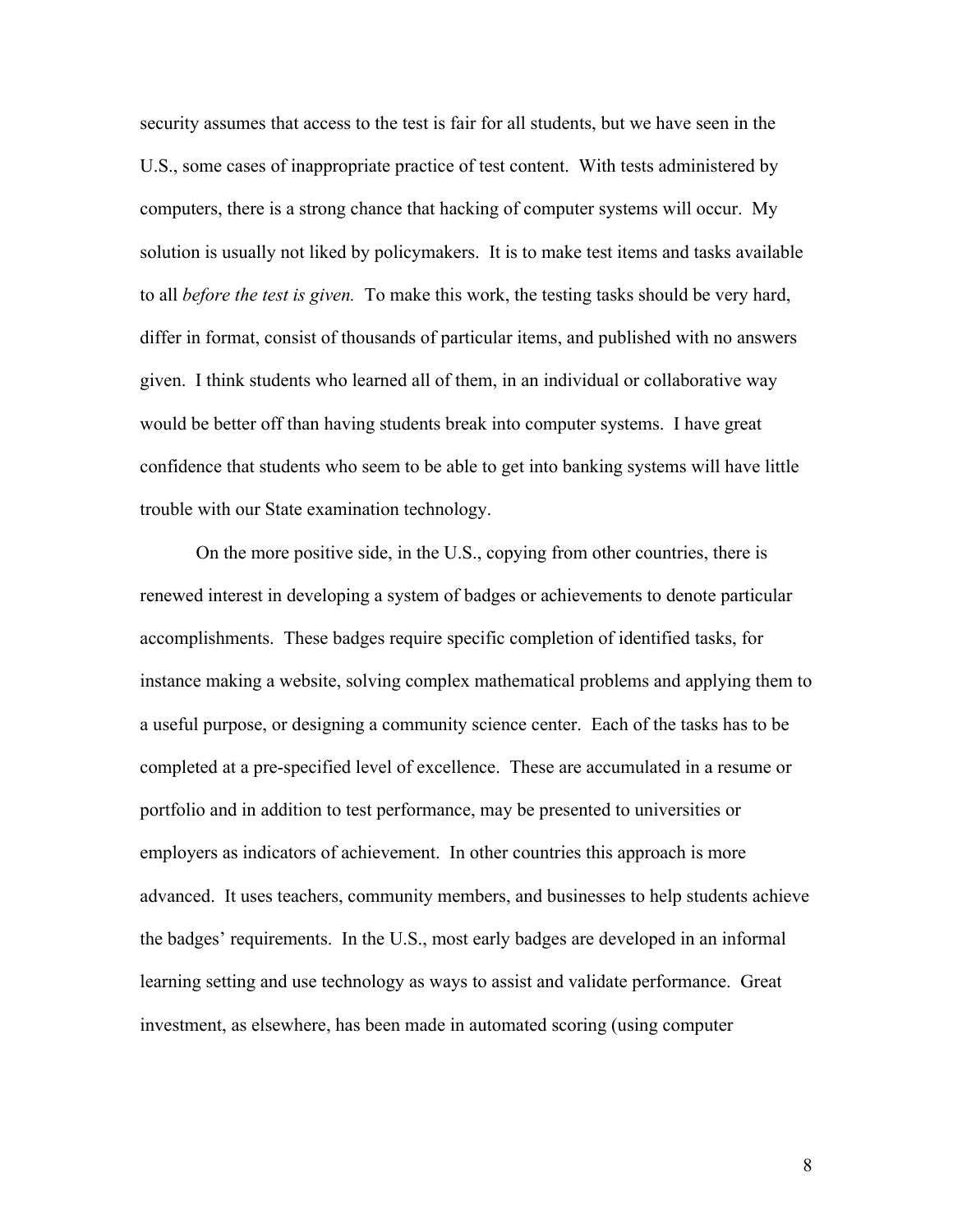technology) of student's work, and studies of their validity and fairness must occur. The badge movement may ultimately supplant testing in the U.S., as we know it today.

## Changes in Knowledge and Career Options

As everyone knows, knowledge is expanding at an unprecedented rate. Even in Alexandria thousands of years ago, no one could know everything, and as knowledge grows, for instance, in the sciences, we can no longer teach content that we are sure will not change, with the exception of literacy, history, and some mathematic areas.

As the academic knowledge changes, even more does the expectation for jobs and careers. In many areas, there are new jobs that no one could have imagined, ten years ago. We are told that in five years, half of the top ten jobs for adults may not yet have been invented. This change in part is caused by the globalization of businesses, and the interdependence in some areas. While there will always be a combination of global and local components in jobs and careers, the shared components will change what is required to learn in school. Furthermore, as one goes through life in the near future, we are seeing that people have many jobs. My son has had 12 different employers (he works in internet games and systems) since he finished the University. I have had three, but with many consulting opportunities, short-term.

Even those who stay working for one business for a long time have their work change. I can remember twenty years ago, when secretaries typed my work. Now most people do their own text, answer their own phones, and take care of their own schedules. I have had to learn much about computers, graphics, and software that earlier would have been the province of experts. The point is that people will continue to learn in their careers to a greater extent than at the present time. Further changes in careers and work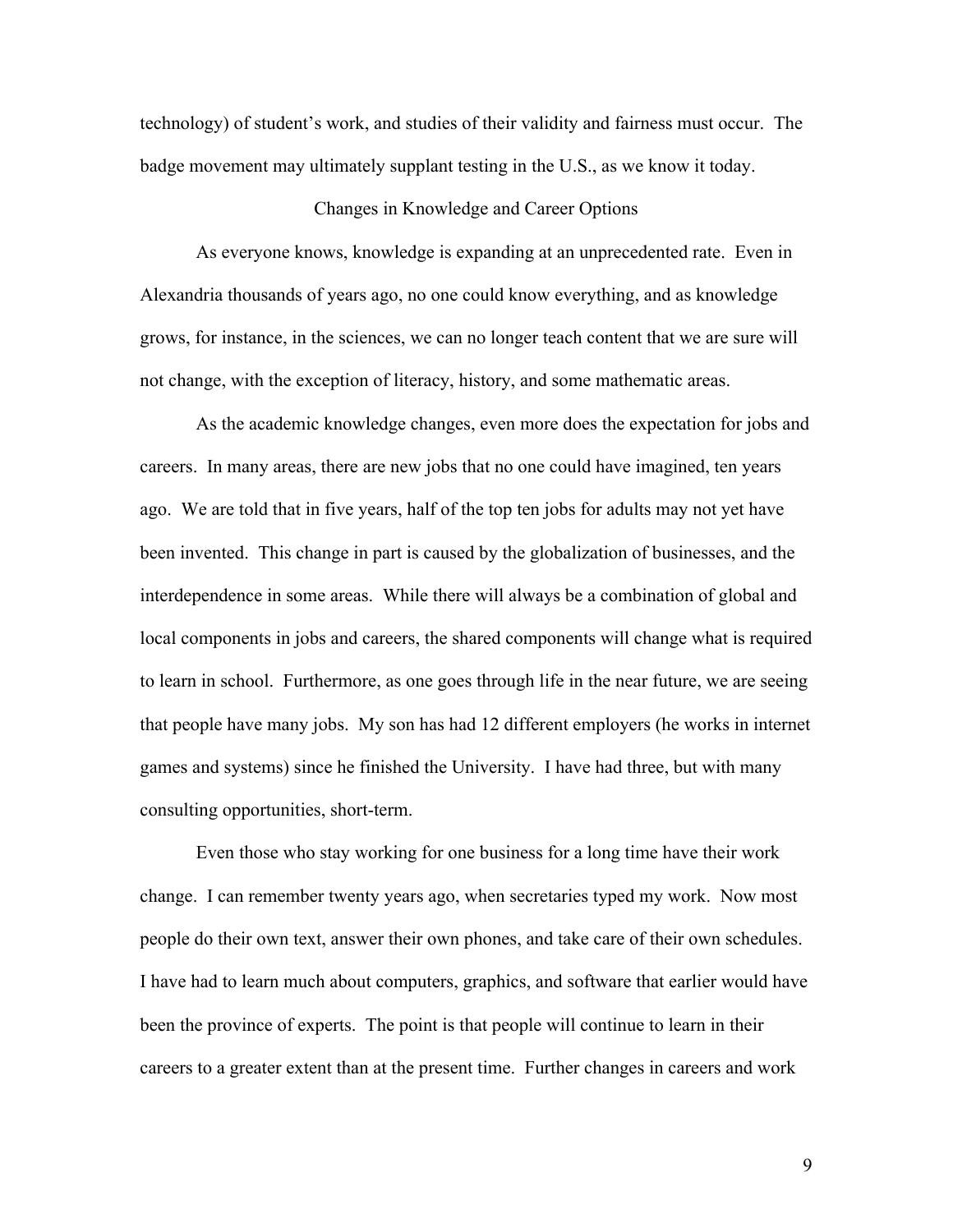will be prompted by changes in demography in various countries and regions. Immigration shifts jobs at all levels of activity, from the most routine to those demanding the highest level of creativity. The proportion of youth to age, the birth rates in many developed countries is rapidly changing and will require new configurations of work or partnerships on a regional or international level. Obviously, language and cultural differences between young and old and among different groups come into play.

What may be critical is the development of multiple pathways to college and career that addresses changing expectations and emerging compositions of nations and regions. As change in demography is always a fact of life, cycles will occur where new compositions of population, requirements, and opportunities develop.

# Strategies for Improving Student Education

What shall we teach and what should students learn? In the previous analyses of the future, now compared to the present, it is possible to see the steps that should change. If content knowledge in many areas will change, how can the education sector keep up with new information and expectations? An approach begun at CRESST in 2000 and very much evolved over the last 12 years is to focus on the underlying architecture of learning. This architecture is not as deep as brain physiology and function, but begins to address skills that underlie the types of learning that are required today and can be required in the future. Our research and development work has led us to adopt a strategy where the core skills are taught as they are incorporated in different subject matters, for instance, mathematics or literature. Then our assessments and instruction (in our case games and simulations) are built first on using these components, before adding subject matter, game context and particular mechanics of play. These skills will be useful for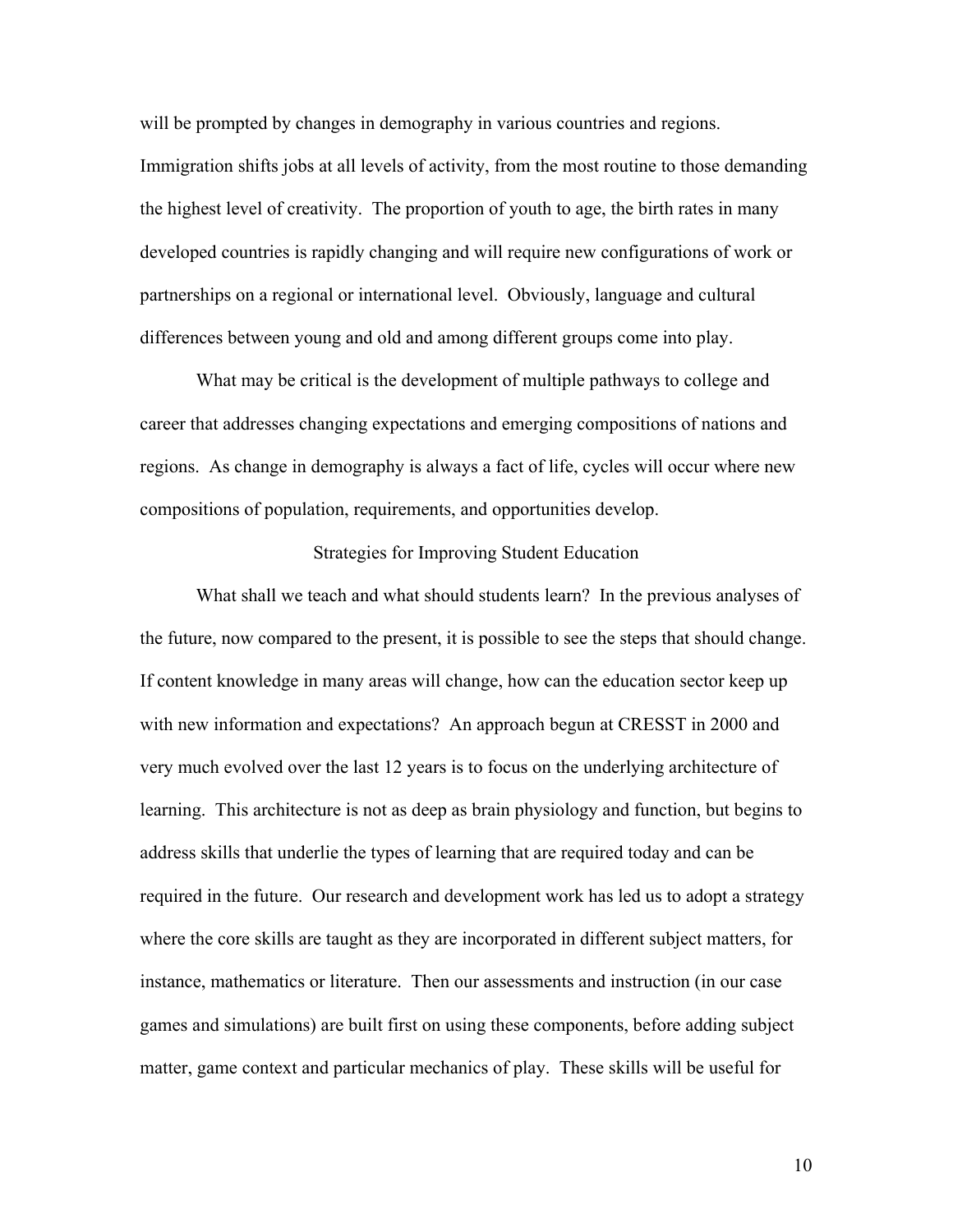any future that can be considered. They fall into three major families. The first are cognitive skills that require thinking. The second set also requires thinking but is focused on social skills, and depend upon learning from one another and how to work together. The third set of skills, self-management, involves how an individual reflects and affects his/her own thinking and behaviors. All of these are most powerfully learned and assessed when they are applied to previously unencountered, novel situations involving the integration of learning in unpredictable ways. This phenomenon is often called "transfer and generalization" and is the major way to teach these abilities so that they can be applied in the unpredictable future.

## Cognitive Demands or Intellectual Skills

Cognitive demands are skills required to complete serious intellectual work. In our analysis, they are skills that can be taught and learned, rather than those that depend only on individual talents.

#### Adaptive Problem Solving

Adaptive problem solving is one such skill. It has four major pieces. Adaptive problem solving means that a student can be given a situation, identify the problem and its constraints, represent the problem so that it can be solved, figure out alternative solution options, implement one strategy, and evaluate the adequacy of the solution or solutions. What is adaptive about problem solving is that students may need to be flexible in the ways they find and represent the problem and the ways they go about solving it. This approach is not the same as solving a given problem using a just-learned procedure, like combining fractions with different denominators. Instead the student has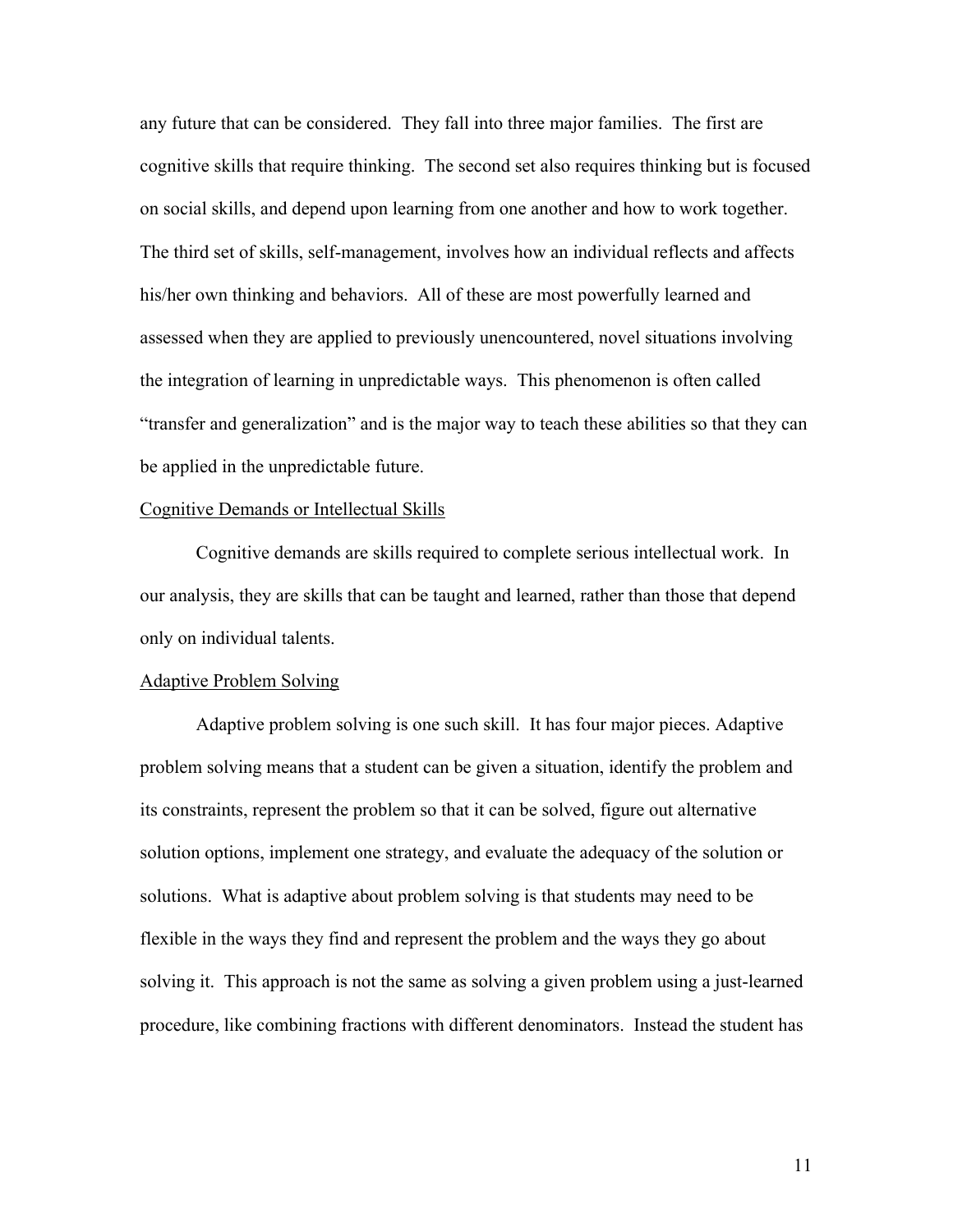to draw from previously learned patterns or schema, adapt them to the problem at hand, and perhaps invent something new in order to reach a solution.

Notice in the attached slides how complex problem solving could be, especially when integrated systematically in subject matter discussed in a later section.

The representations you see have been separately completed for each cognitive demand we will consider and some that we will not discuss. Essentially, the representation or ontology is used as a guide for the design of assessments and games or for classroom understanding. The idea is that the explicit elements here should be represented as selected by teachers or other educators. Not all are appropriate for every grade or task, but if common elements were used for instance across subjects and as students grow they will build a good foundation for applying such skills in the future.

The graphs or maps we use have been developed by experts and through the use of natural language processing by intelligent computer systems. These systems can take information and extract its key elements and put it in the graph. Obviously, experts must review this imported material.

Many people think cognitive skills vary as individuals do, that some are better problem-solvers than others. While traits of cognitive skills differ, I am not talking about finding people who happen to have good skill, but teaching and assessing students who need to learn the skill. Moreover, I am not talking about teaching problem solving on sets of unrelated and irrelevant "toy" problems. The problems should be relevant to the specific content domain of interest, such as biology, or should be embedded in an integrated field, such as environmental learning. Here is a model of problem solving.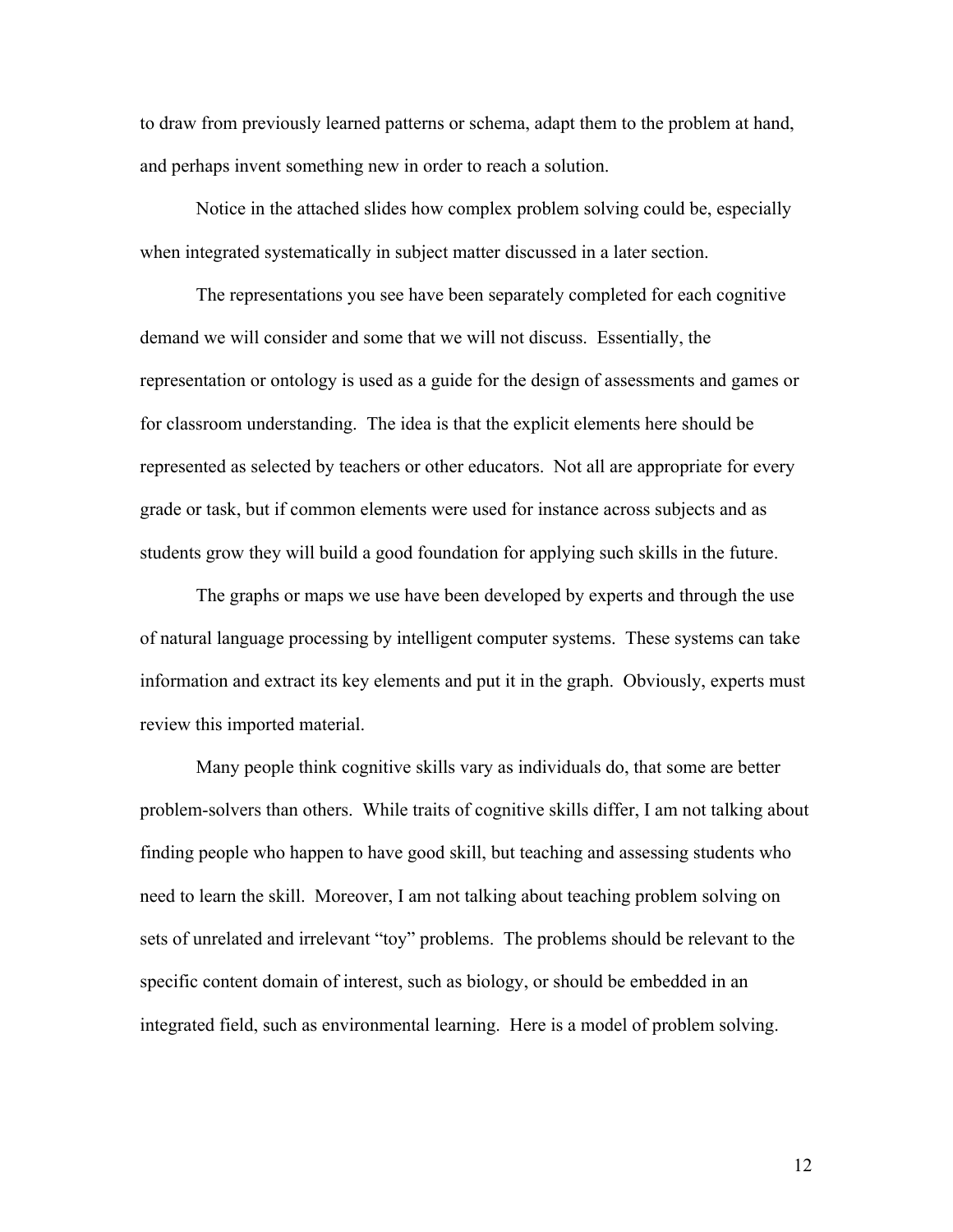We have built applications that help teachers to design or evaluate assessments to determine which of the attributes they have.

Situation Awareness. Another type of cognitive skill is situation awareness. It requires perception, cognition, and interpretation. An example might be looking at a site before you design a playground. The learner would need to perceive the aspects of the land and the surrounding area, for instance, where the lights are, where the traffic is, and how much space there is available. Then the student would need to think about these aspects singly and in a group, before coming up with an interpretation that leads to a design or conclusion. Situation awareness depends a good deal on perceptual skills and the importance of seeing (or hearing) the important elements in a scene. If elements are partly hidden, or if distractions such as bright colors or irrelevant movement are present, like on a video screen, the learner must take these into account and know which elements to ignore.

Content Understanding. Schools focus on subject matter, and for most of us, such traditional learning is obvious. There are refinements about knowledge classification that may be helpful to teachers and definitely to assessment and game designers. One is familiar, dealing with different types of operations on knowledge, including memory (recall or recognition), comprehension, concept learning, principle learning, application, analysis, synthesis, and evaluation. A simpler system involves learning declarative knowledge, meaning WHAT ideas, facts, or information; procedural knowledge, denoting HOW one uses or applies information, procedures, or general methods; and strategic knowledge, referring to understanding WHY the content has importance, relevance to problems or analyses, and its role in larger systems. At CRESST, for the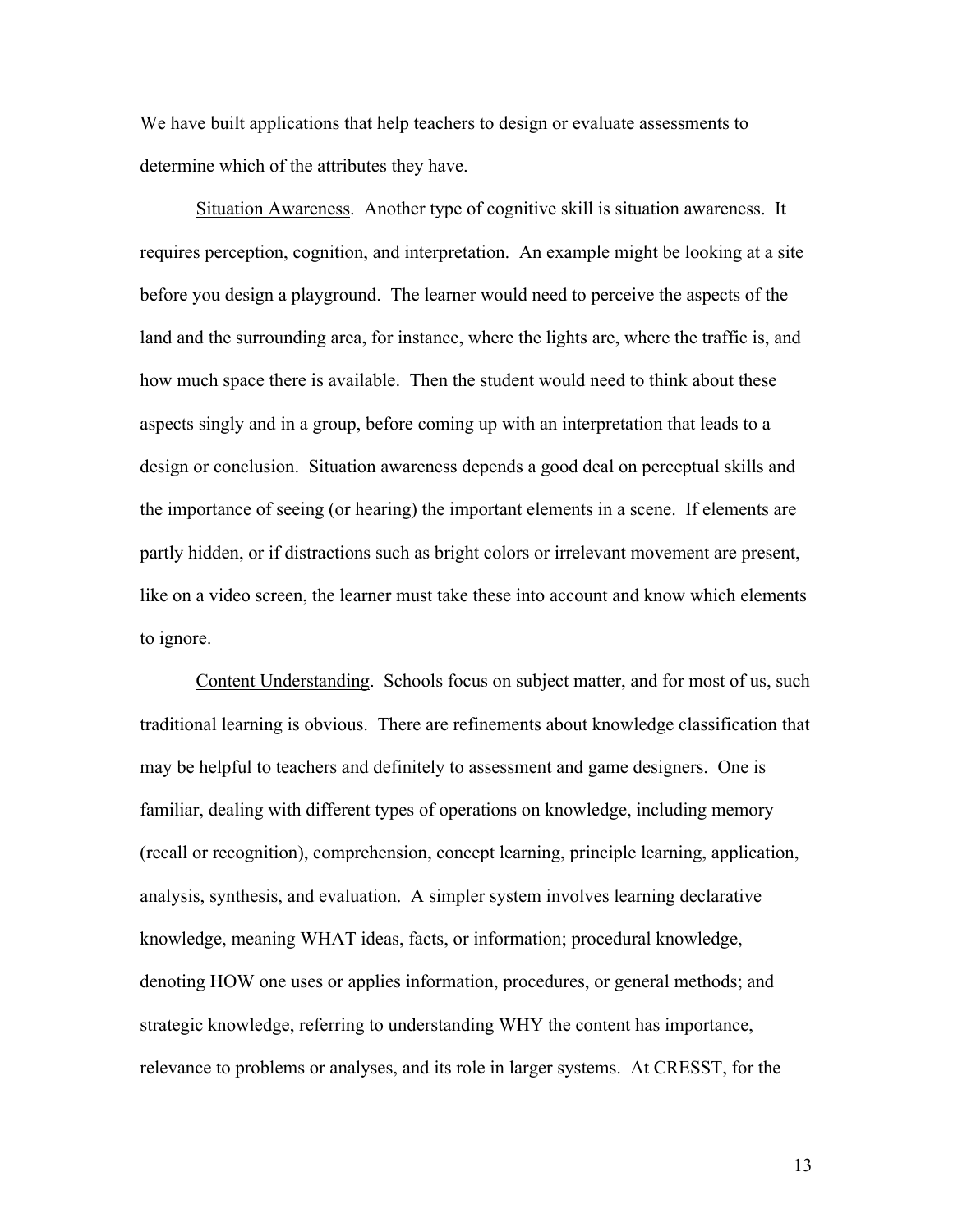new standards developed for the United States, we have created ontologies to serve as an explicit bridge between written standards and the design of assessment and instructional options. These maps have been developed by experts, many of whom wrote the standards themselves. They help commercial and educational personnel see relationships among standards better and identify subtasks that should or could be taught in a special order. We have used them successfully with classroom teachers and with students who have some latitude on how they go about teaching and learning and may miss important pieces. Although "alignment" between standards, teaching, materials, and assessment is an important idea, these approaches allow relationships to be designed in at the beginning rather than looked for, and rationalized, at the end of a process.

There are other cognitive demands found in types of communication, such as listening and writing, or in decision-making. But because of time constraints I will omit them.

#### Social or Interpersonal Skills

There are skills that are critical to future success and to learning as it frequently occurs in both formal and informal educational settings. These skills involve interpersonal activities that interact to achieve particular goals. While these skills may overlap with individual differences among people, for example, outgoing, shy, or a good listener, they as cognitive and intellectual skills can be taught. Some skills consist of part interpersonal skills and part intellectual skills, for instance, the ability to communicate to one another. One must interact on a topic that has content, opinions, or new ideas, but the interaction itself will require the participants to look for facial cues (situation awareness), process and understand what is being said, content understanding, and grasp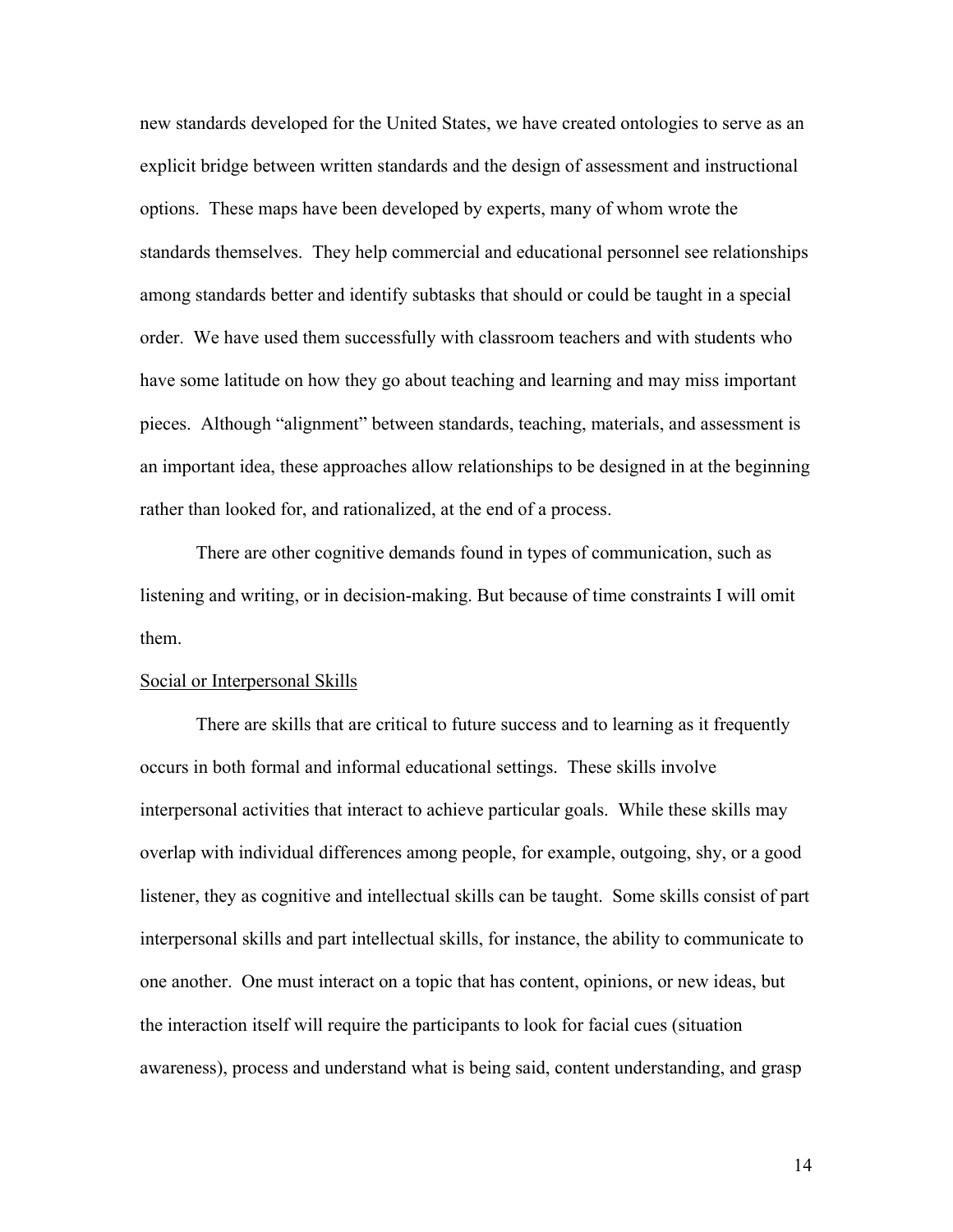the essence of what is communicated (problem finding). All must occur in a transaction that is comfortable for both persons, and may require not giving a complete opinion, leaving time for the other to talk, and modulating the conversation by type of language and amplitude appropriate to your conversational partner. These skills are usually learned informally, through watching others and trying out alternatives.

The social or interpersonal skills I focus on are those that have use in learning and in future work. Let us consider collaboration and teamwork. Collaboration means working together in general or on a common goal. The group of individuals may have a specific task or tasks given to them, or modified or generated by the group. They may or may not have a leader, chosen by the group of an external process. To be a good collaborator is an extension of communication, but the purpose of the collaboration is far clearer than that of most conversations. It might be to solve a problem; it might be to come up with an opinion or a plan of action for others. It could be a task that ends with making a completed object, like an essay, research report, mural, or music.

Some educators have differentiated group work—where all people work together in similar roles—from teamwork, where there are specific roles related to part or elements of the task. An easy way to look at these differences is to think about group work as something an individual could complete alone, and teamwork where each member probably makes a unique contribution. Many researchers have developed alternative theories about teamwork. For example, teamwork requires the agreed assignment of individuals to subparts of a task. In a research project, someone may be responsible for outlining the work, others for finding and authenticated resources, another may be tasked to write examples, or in the case of education, to come up with outcome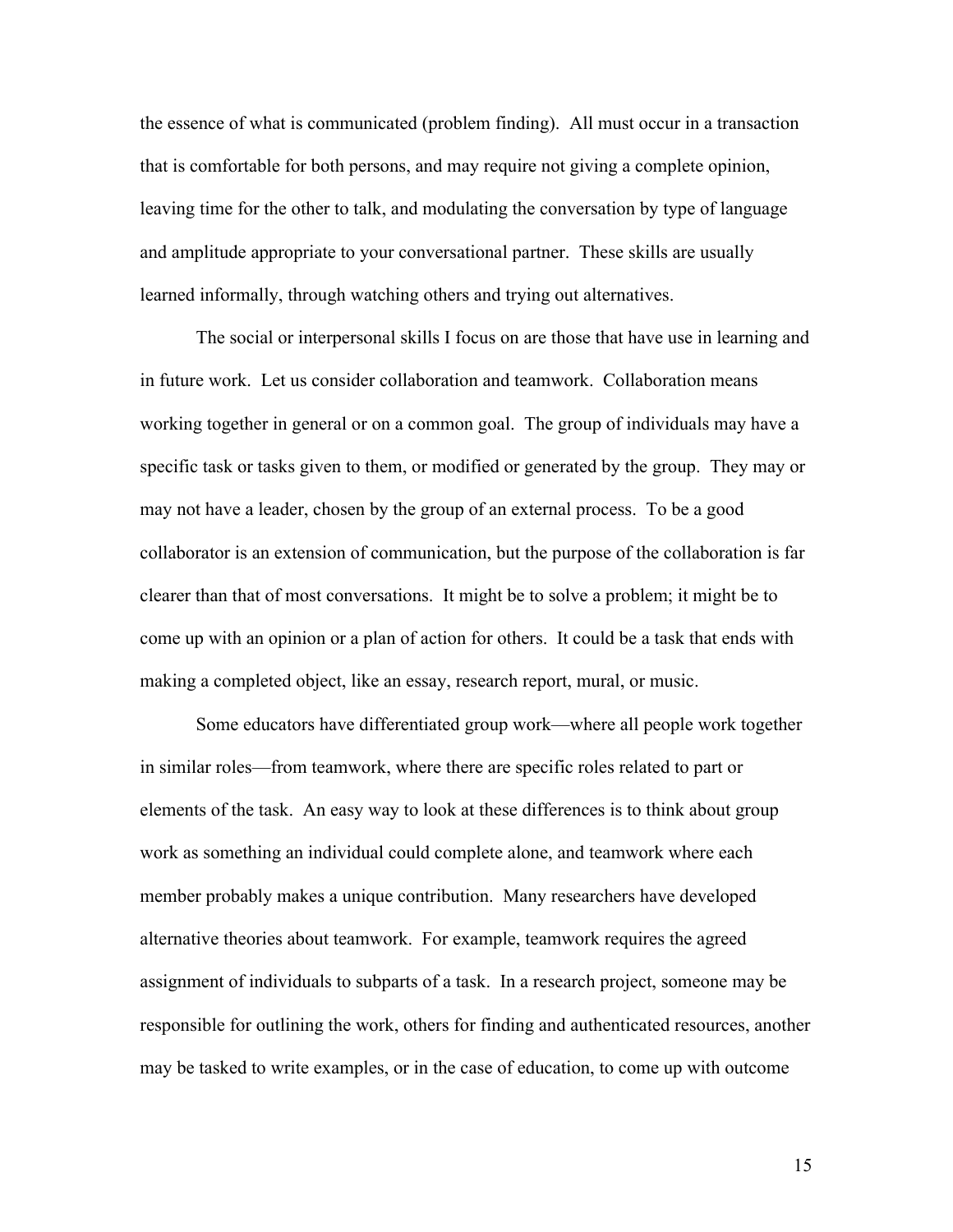measures. Someone may be responsible for editing text or compiling the references. The whole team might then review and refine the finished work, or that might be left to one or two people. Teams can be like collaborative groups if there is a relatively flat organization, or more like formal teams in sports where there may be a particular leader. Unlike collaboration, team members need to play their part, as in football or soccer where a goalie and a striker have very different roles. Teams can be put together based on expertise and particular parts. For instance, at my center CRESST, we have people who are especially good working with young children, those who write narrative, those who do illustrations, those who design assessments, and game developers who put the package together. In some cases where expertise is not so special, team members may volunteer or be assigned to roles, with the idea that they will learn to be more expert in their given role, such as finding relevant information.

Teams require certain common functions, many of which can be taught, or at least further developed. In an intellectual task, for instance, where one team is negotiating with another to avoid penalties and get the best benefits or "deal," team members may differ in behaviors. One may set the goal and get agreement; another may provide feedback to the group if they are moving off topic and getting distracted. A third can provide or ask for clarification if the use of terms gets confusing or it isn't clear what is required. Another member may take on the role of summarizing progress, and the team leader who set the goal, may identify next steps. Someone may be responsible for the interaction or conversation with the opposing team. Teamwork skills have been taught in schools and in business environments. Most businesses list teamwork among their top three goals for new recruits. Good teamwork requires flexibility, and teams fail when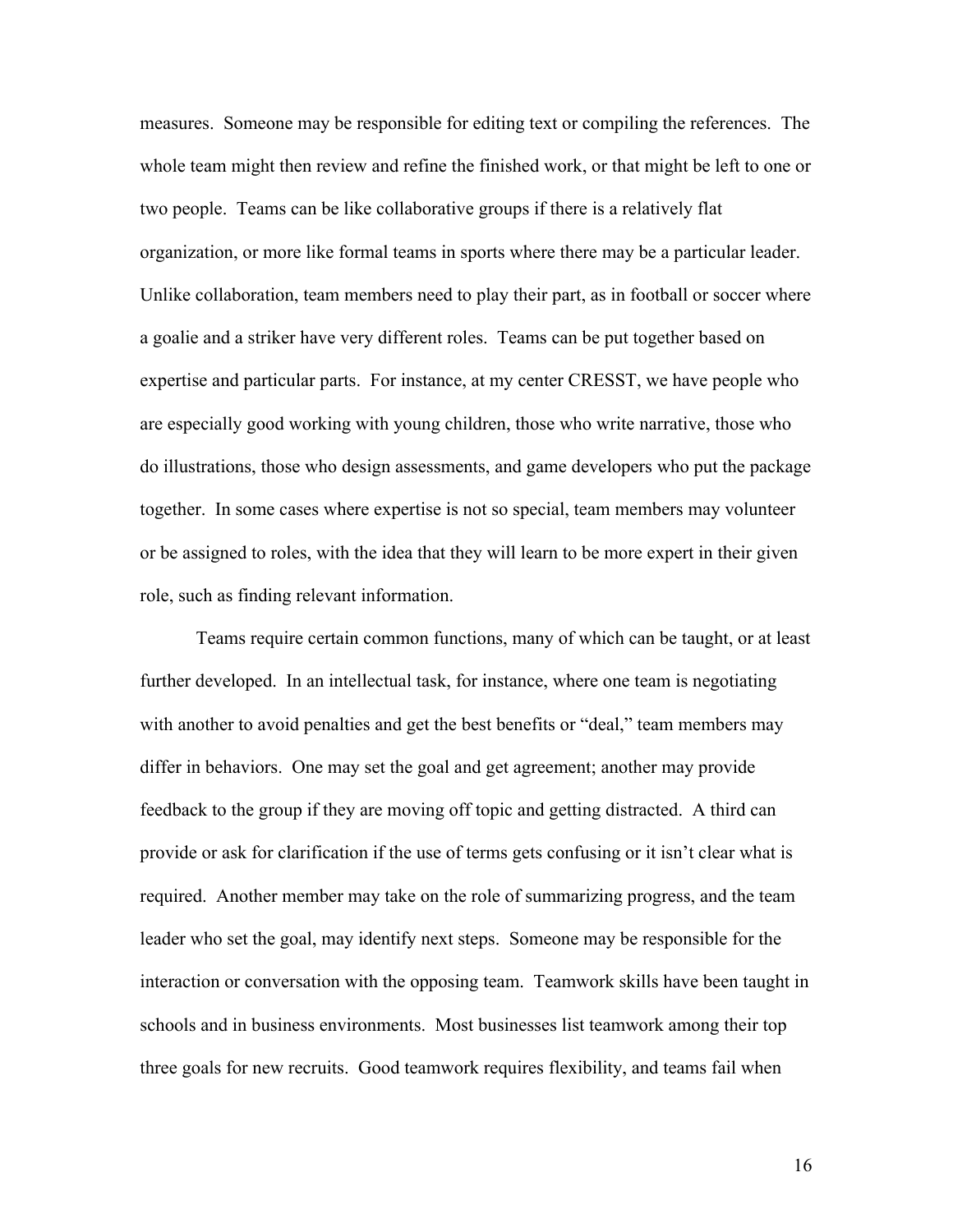different people think they have the only way to solve the problem or create the object that may be the goals of learning. To be sure, some people start at this better than others, and it is also true that true leadership is sometimes hard to achieve. But most students can become better if teamwork and collaboration are systematically planned in academic topics, as it is in sports or other performance areas. Two points might be made here. The first is that using groups or teams of students is very sensitive to group composition, at least in the United States. A group of all boys and one girl at certain age ranges inhibits the performance of the girl. Similarly, groups that include only one or two children from a different language or social-economic-status (SES) group may limit full participation and best success. Second, there is always a question about group and teamwork measurement and evaluation. Do you look at the individual's contribution, or do you look at the finished product and give all the same grade? It is difficult to manage the individual contributions, unless we now use more sophisticated technology to help, through monitoring social networks or keeping track on a dashboard system. More simple approaches include 360-degree ratings, where everyone rates each participant. But these are subject to friendship patterns, and may only be useful for feedback rather than grading performance. Nonetheless, teamwork and collaboration depend on explicit skills that can be taught and learned.

#### Self-Management

As a team profits from planning, monitoring, and feedback, so do individuals. Known by many names, the skills of self-management can result in life-long abilities to use learned procedures to help achieve complex, new or particularly challenging goals. Among the other names you may be familiar with are self-regulation, learning to learn, or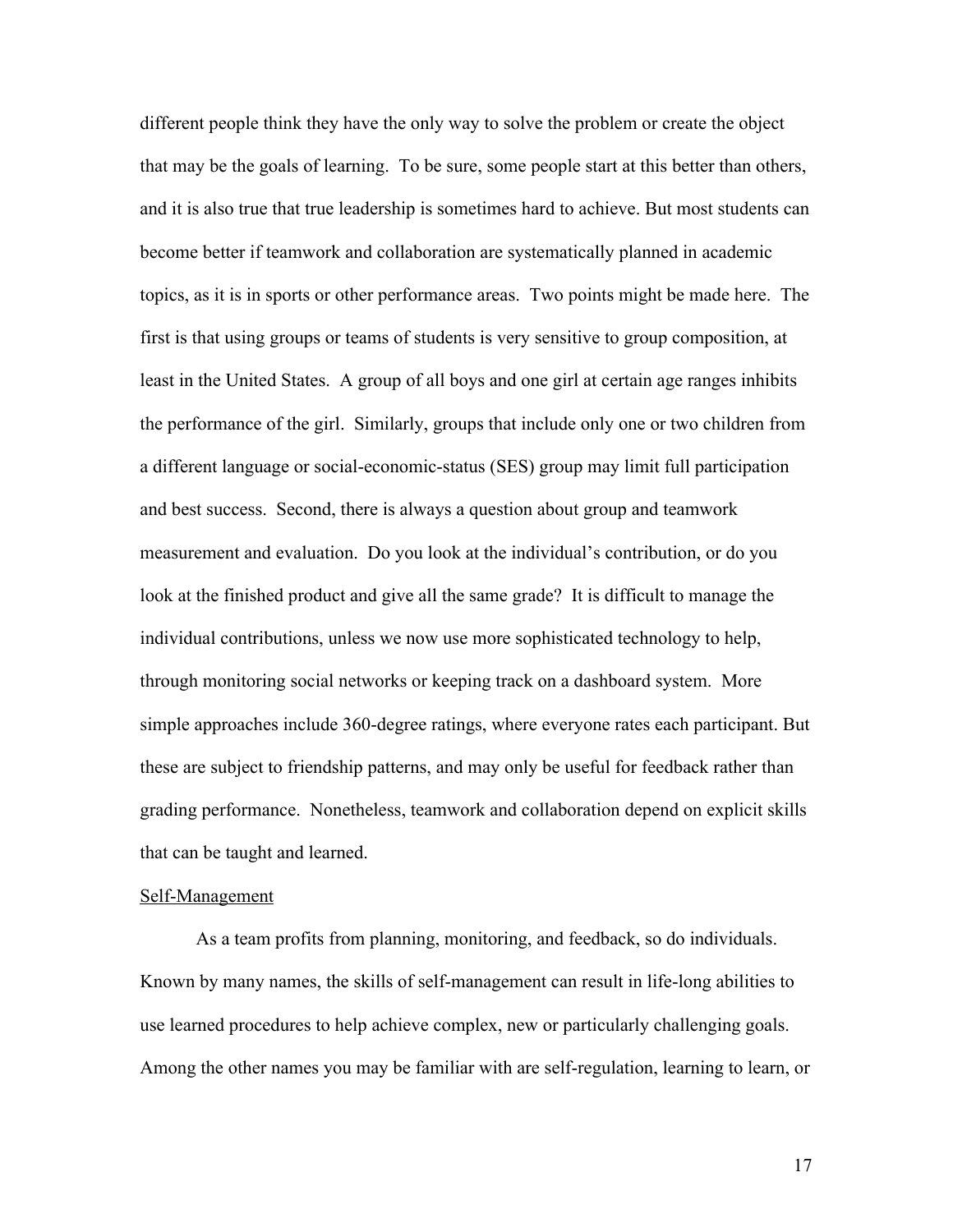metacognitive skills. We have used most interchangeably. Today I want to talk about the intellectual part of self-management, or metacognition, and the more emotional part, that involves reactions and feelings involved in learning.

## Intellectual or Metacognitive Management

Many elements have been identified for metacognition, including goal setting, planning, self-assessment, feedback, and decision-making. Some outcomes associated with metacognitive (internal behaviors) included better learning and a greater sense of self-efficacy. Among the components that students can address in the use of these skills are goal setting for learning, time planning, putting forth more effort, and providing selfrewards for staying on the path. Some people profit from using lists or software that help them internalize these goals. Others can be taught by the modeling of others. We know when metacognition occurs by asking students or by doing studies involving students who talk aloud through the process they are going through to solve a complex or multistep task.

A student is directed, for instance, to plan a task by a teacher. Planning involves identification of goals, subtasks, figuring out needed resources, coping with constraints, such as time, and access to desired information. The study is expected to monitor the plan to be sure that the steps are accomplished and to look critically at the work of each stage. Students are self-assessing, and if they do it well, they will give themselves feedback. This feedback may cue them to stay on the same path, revert to an early stage of the task to improve it, or to take a new approach altogether. If students are asked systematically to do this type of work, they will get better at it. One American has said that using metacognition is one way to equalize intellectual differences, because very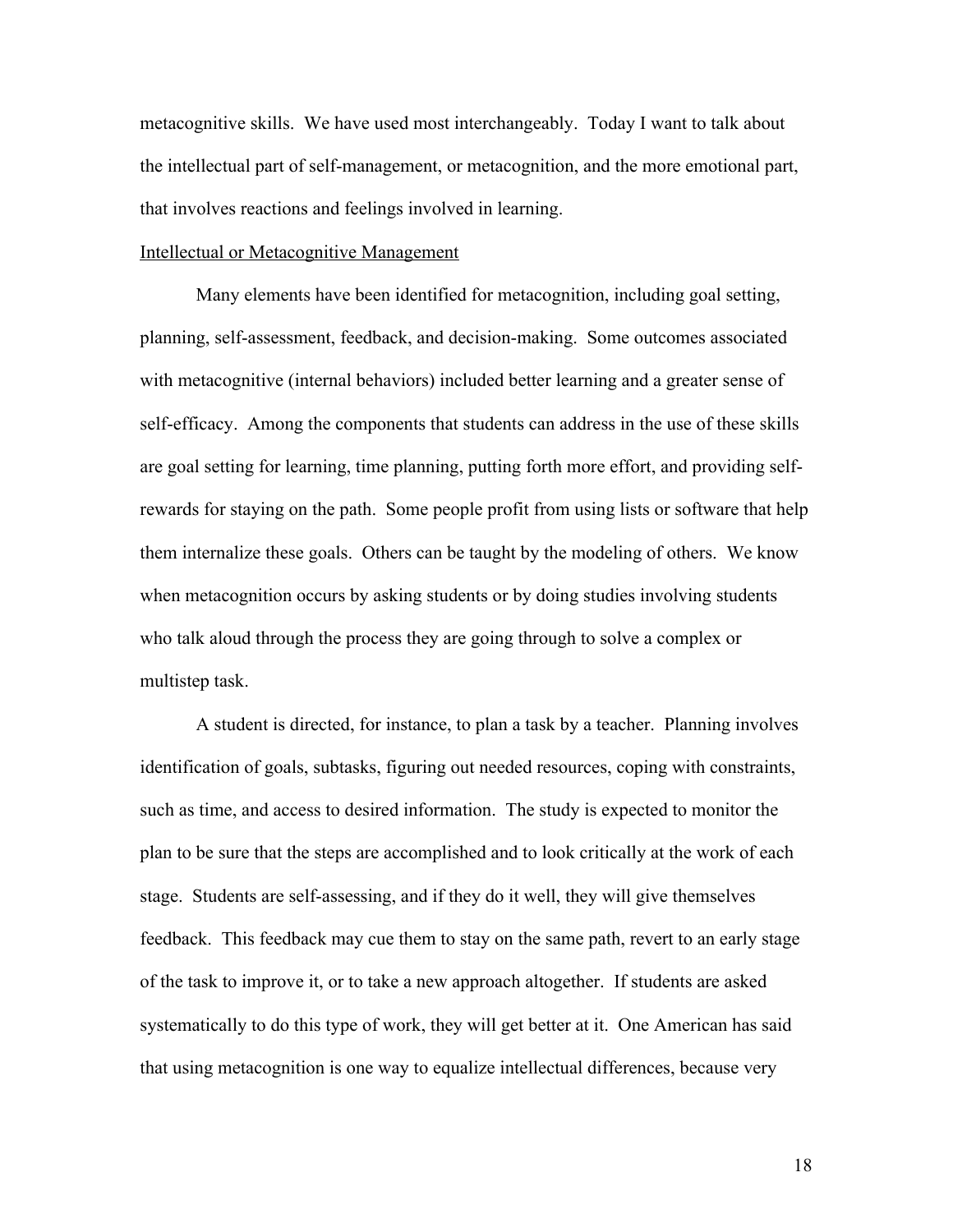smart students use these processes automatically. Others see these tasks as an internalized version of study skills, useful in classrooms, doing homework or projects, studying for examinations, and moving on to higher levels of education.

## Emotional Self-Control

While not strictly dealing with emotions, this type of self-regulation includes planning, self-assessment, and feedback. The difference is that the focus is on emotional states rather than largely intellectual processes. Each of us knows these cannot be neatly separated, but for discussions sake I will. Let us consider three areas related to school learning. The first is the management of stress and anxiety, skills good to know for teachers, principals, and university professors too. Stress and anxiety relate to the feeling of being overwhelmed by too many requirements, a fear of not being able to succeed, or to fail dramatically—anger at the lack of control over the situation and the feeling of helplessness—and stress and anxiety may be a matter of temperament. We all know people who seem to be calm, no matter what the situation. They may actually feel tranquil, or they may give that appearance and be seething inside. In fact, some say those who externalize or show their fear and anger end up healthier, although that may not be true of the people who must work or live with them. Again, however, there are individual differences, or traits on these dimensions of fear and anger. There is also the idea of "state" anxiety. This may be associated with particular situations, like taking an essay examination, seeing a spider, or having to give a public talk. However, there have been developed good and systematic programs to reduce state anxiety, especially in test anxiety. The elements of worry (uncontrolled thinking of what will happen if I do not do well, attention to failure rather than good responses) distract the learner from the work at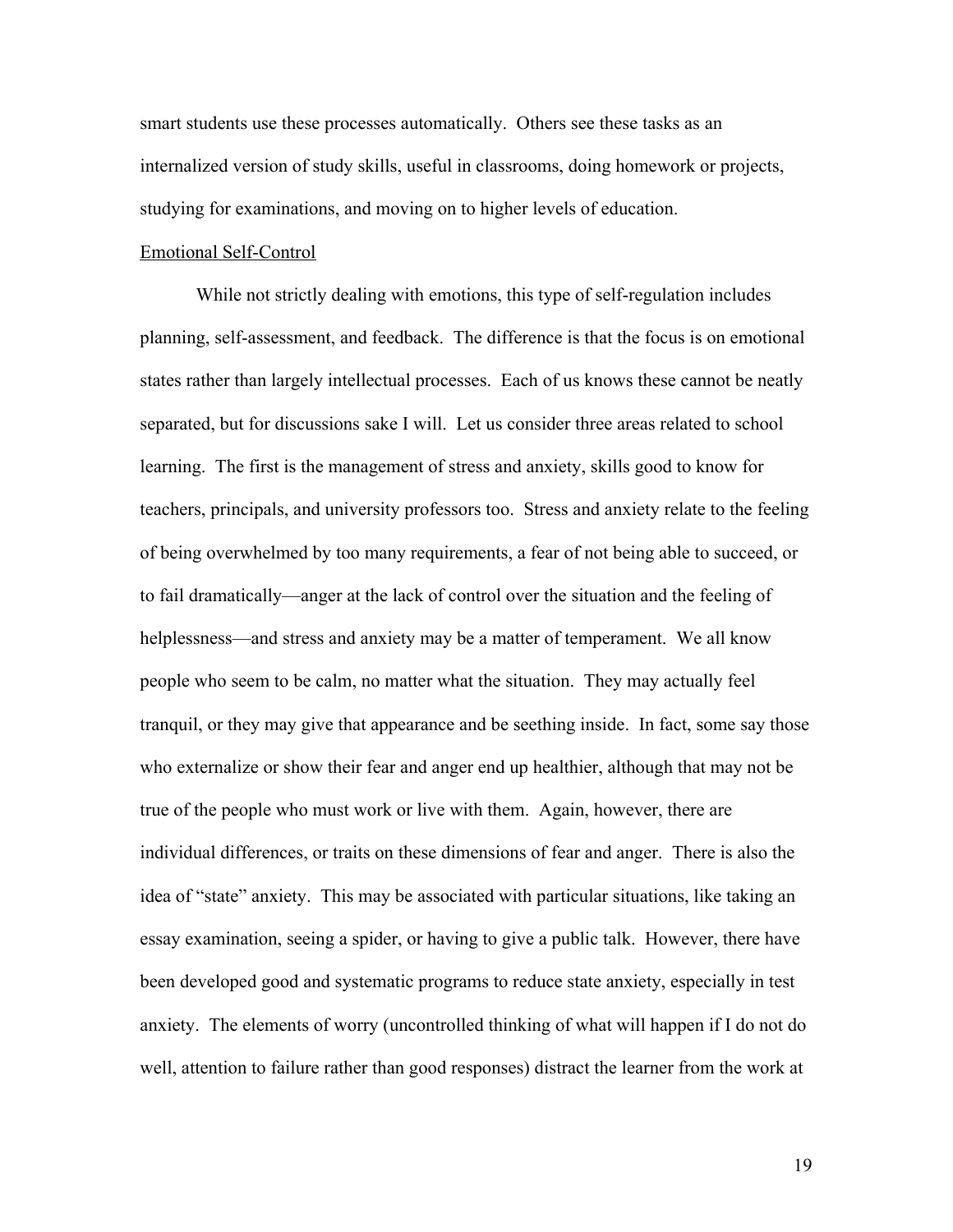hand. Emotional responses, like feeling afraid with physiological symptoms of sweaty palms, rapid breathing, and such also lead to distraction from the task. These concerns have been shown to be relieved by two processes. The first is to monitor worry and instead substitute positive self-talk, saying internally, I can do this, that wasn't so hard, I will succeed on the next one. Emotionally, the ancient practice of volitionally slowing down rate of breathing is effective in reducing fear and substituting a neutral process to attend to.

Other types of goals using emotions as well as metacognitive skills may be those related to perspective taking, that is, in a dispute putting yourself in the mind of the other person using empathy to diffuse the problem. This approach is especially effective for dealing with unfamiliar individuals. A third area of interest in the U.S. is self-protective behaviors when a student is bullied or aggressed by another, either verbally or physically. There are systematic processes taught to young children, for instance, to recognize the bullying, say stop, move away, and if necessary seek help. This contrasts with giving in, being afraid, and potentially getting hurt emotionally or physically. The result of this training is developing greater resilience in the face of future unkind interactions.

The use of emotional self-management has a larger goal of seeking a better balance among activities, mental, emotional, and physical, so the person feels more in control and more comfortable with his life. Of course, school or formal education can only do so much, and here collaboration with family may be an important element for success. All self-management skills may be called into play when approaching a major life event, like seeking a job, changing schools, or joining an unfamiliar group at a distance from home. Now to the general measurement strategies needed for the future.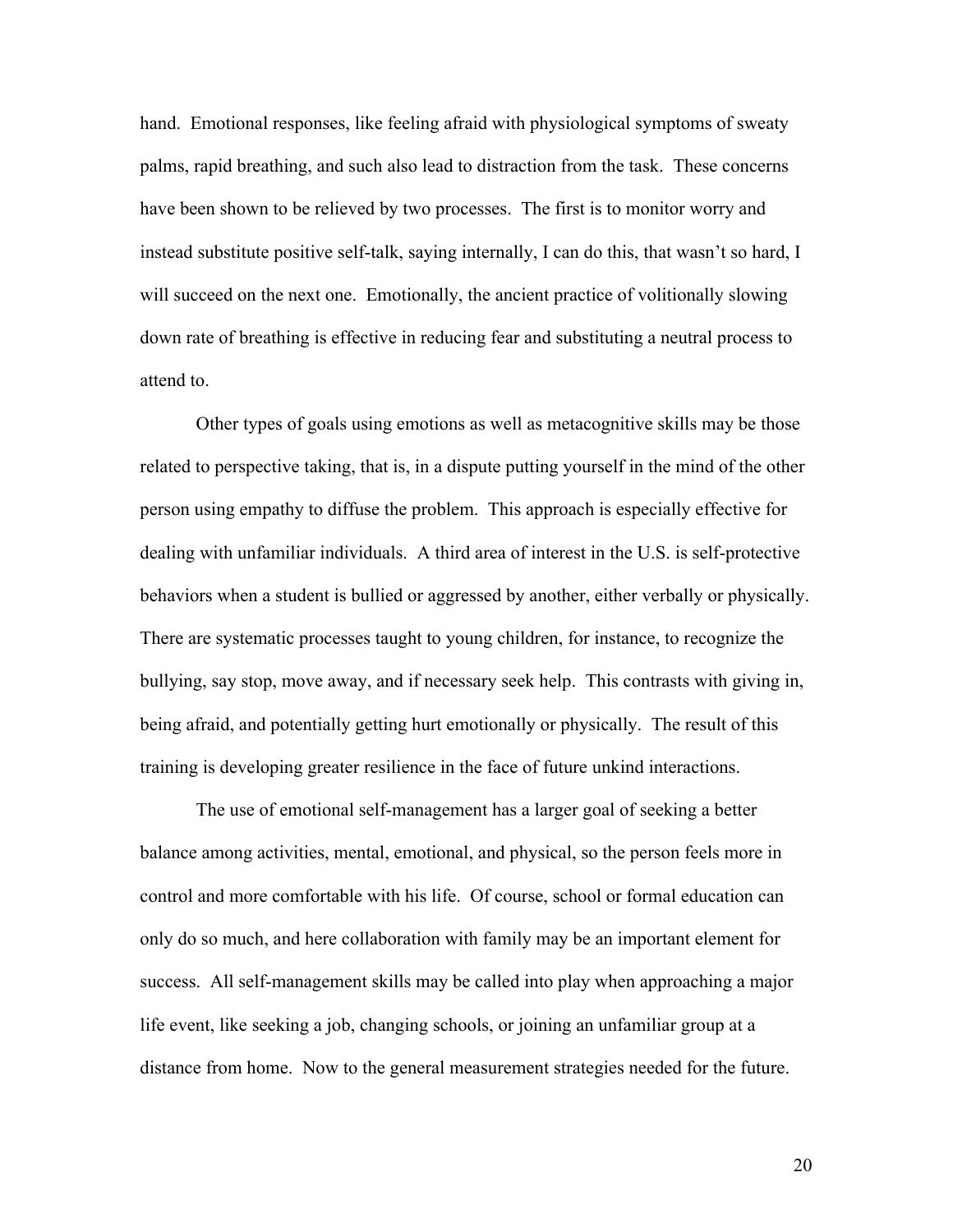# Transfer and Application to New Situations

If the future is unpredictable, and we know it is from the speed and surprise of change, then we need to provide intellectual and emotional coping skills to undress unforeseen situations. Although many psychologists wish to test transfer of learning to new situations as a dependent measure for their research, in practical settings it is clear that if students are expected to confront new situations and apply or adapt their learning to new expectations, they need to be given some practice doing it, and transfer should be treated as a learning goal rather than a surprise to students. Certainly we are not at all able to anticipate the forms or constraints of new situations, that is the very essences of unpredictability, but we can help them become familiar with the need to extend and expand their learning in previously unforeseeable ways.

In the simplest case, transfer will mean an opportunity using all the cognitive and metacognitve skills listed above, and sometimes the social skills as well. The student will need to figure out the situation. As in problem solving, this means, he will need to understand the constraints, barriers, and new options presented in the task. For instance, if a student had been taught about fish in local waters and were given a chance to observe the sea life off the coast of Chile, the student would need to see what elements in the marine ecosystem were similar or divergent from what he or she had learned, to determine the temperature and flow of the currents, the difference in location on the globe as it influenced tides, and so on. To do this the learner would recognize new barriers to his knowledge or ability to solve a problem, and most importantly determine what elements that had been already learned were applicable. This task means applying schema or pattern analysis to look for familiar relationships. For those that were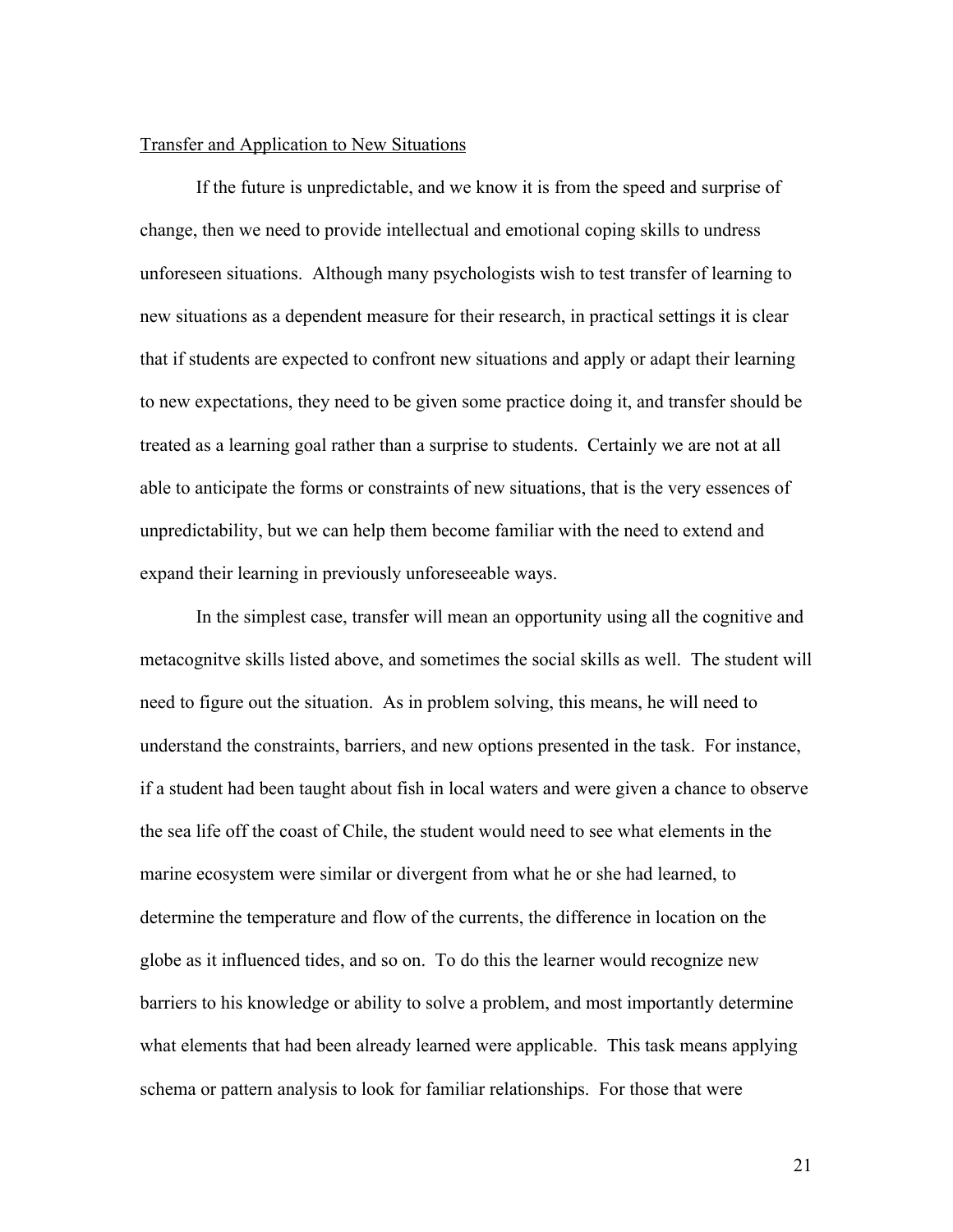unfamiliar, the student would need to access resources and reason or hypothesize relationships. The point here is that unpredictable events will always be partially solved by accessing learned schema or patterns. This is why many psychologists worldwide argue for teaching schema and patterns rather than small snippets of information. The teaching and learning of schema are also more efficient with respect to storing in shortterm or working memory in the brain, and have been shown to be more rapidly accessed than procedures or processes that had been learned step-by-step. At CRESST, we are now working on a way to represent situations, from those close at hand to the learners' experience to those far afield, including the simple or complex use of cognitive demands or deeper learning and the involvement of complex knowledge.

## Summary

This paper covers a lot of ground, but focuses on the movement from the present to hypotheses about the future. It circles back to describe how learning, technology, and assessment will interact. Few technical details have been given about the measurement of these skills but all nations are working on them. Our contribution can be deep and wide. We will continue, at UCLA, to work on problem solving and metacognition and priority areas for design and assessment, and we will strive to use the new technologies well in worthwhile games and simulations for all levels of students.